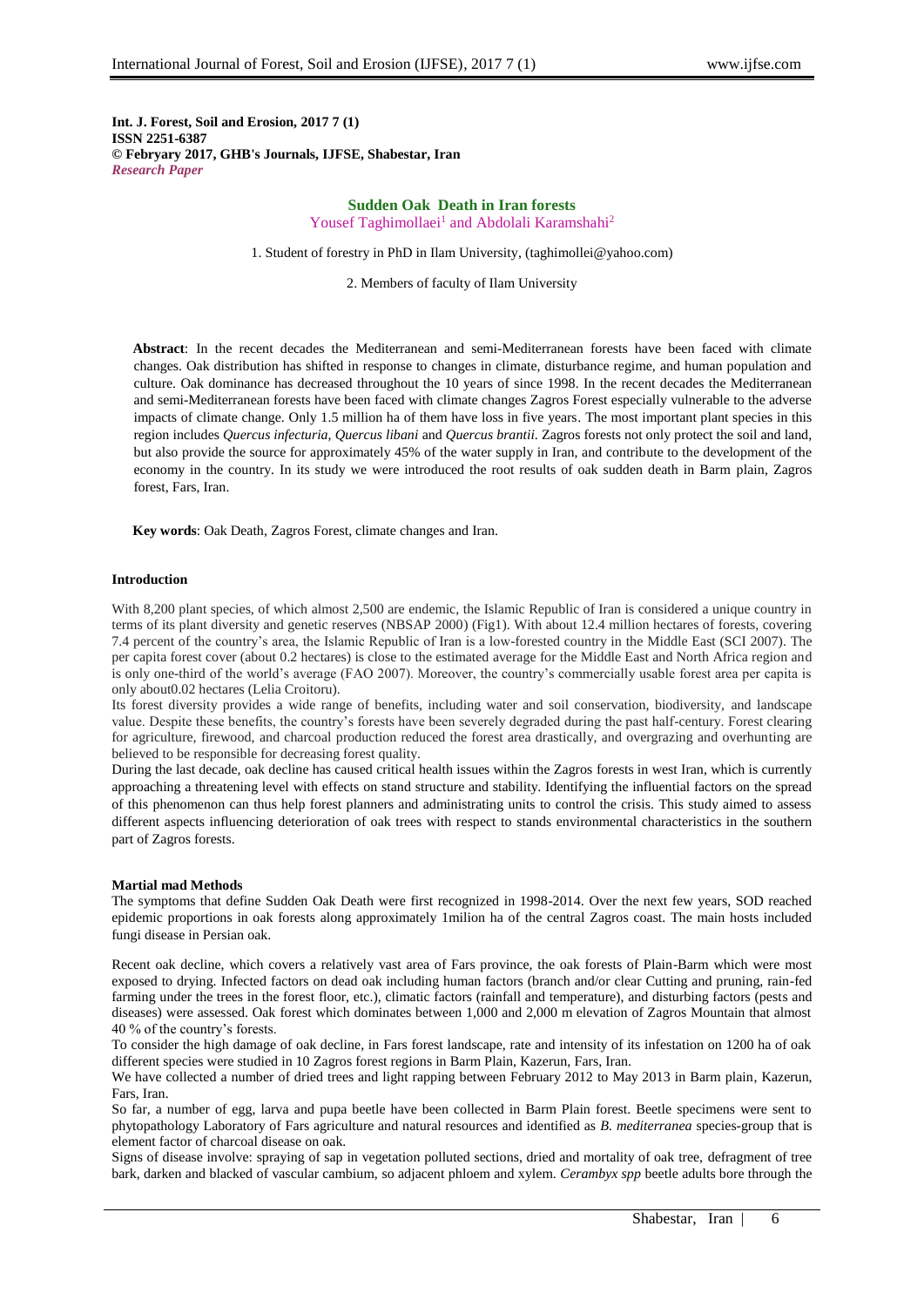bark and produce tunnels called "galleries" in the relatively thin area composed of the vascular cambium that caused to introduce of fungi pollution.

Social and economic study is accomplished with interview and assessment of local community of Barm plain, Fars, Iran.



Fig. 1: Administrative division map of Iran (http://en.wikipedia.org/wiki/Template:Provinces\_of\_ Iran\_Labelled\_Map [http://wikimediafoundation.org/wiki/Terms\\_of\\_Use\)](http://wikimediafoundation.org/wiki/Terms_of_Use).

# **Results**

In the recent decades the Mediterranean and semi-Mediterranean forests have been faced with climate changes (Nogués Bravo *et al*., 2008; Parry *et al*., 2008). Rainfall diminution, inappropriate annual rainfall distribution and ground water recharge decreases in forest ecosystems may compromise tree health and survival (Bréda *et al*., 2006; Van Mantgem *et al*., 2009). Warmer and drier conditions are partly responsible for reduced forest productivity (Kirilenko and Sedjo, 2007; Schröter *et al.*, 2005). Growth failure and extinction of plant species in massive areas of woods in the world is reported (FAO, 1994). Zagros forest is 5milion ha of Iran forest that located in west of Iran. The Zagros Mountains extend from the North-west border up to the Straits of Hormoz alongside Hassan Longi River in the west of Minab. The most important plant species in this region includes *Quercus infecturia, Quercus libani* and *Quercus brantii*. Zagros forests not only protect the soil and land, but also provide the source for approximately 45% of the water supply in Iran, and contribute to the development of the economy in the country. Most of species is oak involve Persian oak (*Quercus. Brantii* Lindl). During of 1998-2014 several reported of sudden oak dead with charcoal disease (fungi disease). The disease was spread of all Territory of Zagros Mountain that caused to dead of 1miliom hectare of oak. In the Zagros Mountains we would attitude 'integration' through a strong focus on local participation. Aims to conserve the biodiversity by using participatory approaches that ensure the active involvement of local people. Iran loss 1.5milion ha of its forests through spread of disease and pest in Zagros Forest. These include the charcoal disease and *Chrysobothris Parvipunctata* beetle of Buprestidae family that become aggressive on stressed trees, and several root and stem decay fungi (Fig 2 and 3). The rooting result of oak death was Outbreak of charcoal disease caused of fungi of B. Mediterranean on *Quercus SPP* Trees in forest of Zagros Mountains in Iran. Ascospores of *Biscogniauxia mediterranea* on *Quercus brantii* was find in 2010 in Zagros forest.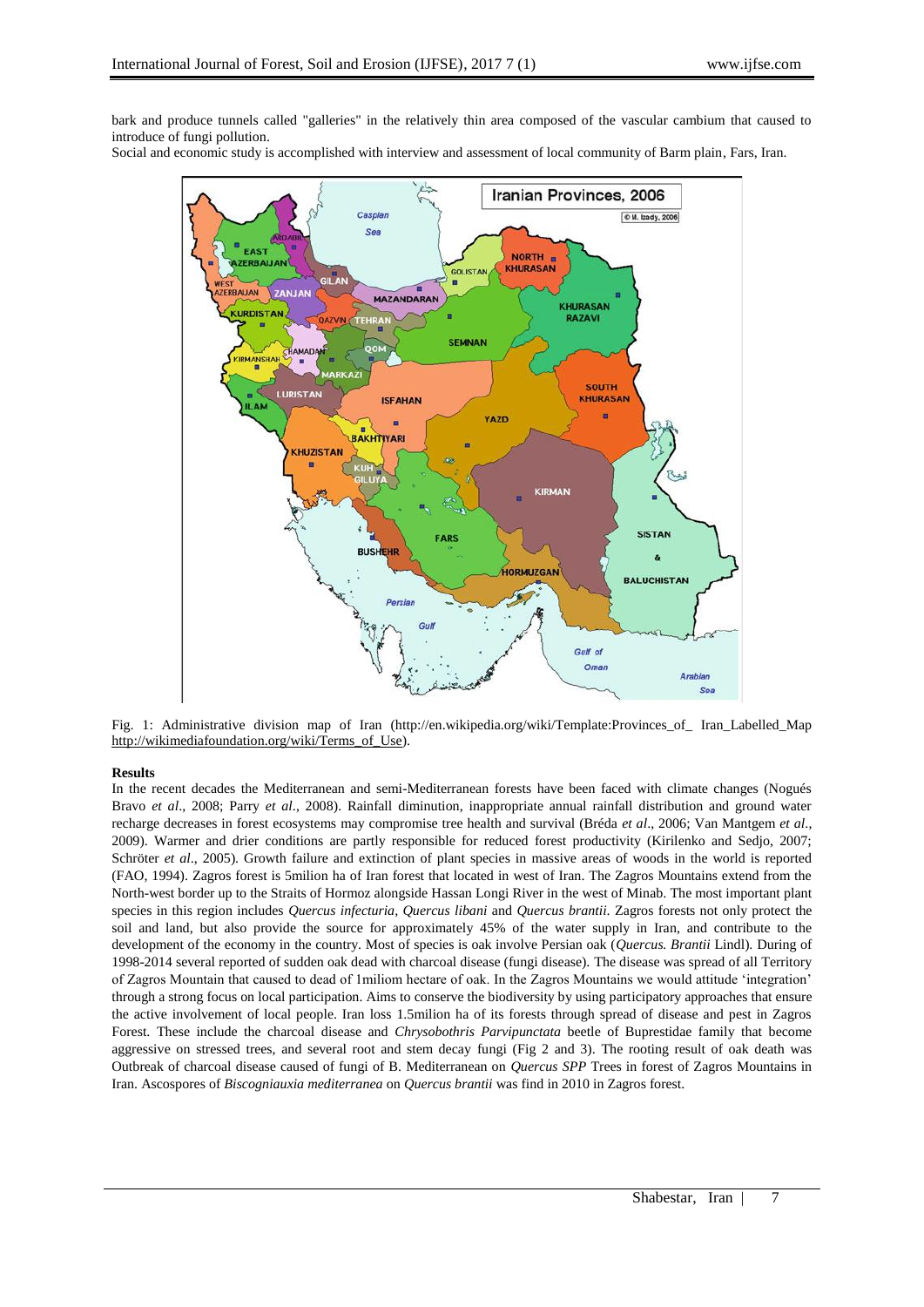

Fig 2: Larval and Galleries excavated by larvae of the smaller *Chrysobothris Parvipunctata* beetle. Not only does this beetle inflict damage by its feeding activities, but it is also a vector of the Oak disease fungus (Photograph by author).



Fig 3: Charcoal disease

# **Conclusion**

Zagros Forest especially vulnerable to the adverse impacts of climate change. Only 1.5 million ha of them have loss in five years.

According to climate models, the steady accumulation of greenhouse gases in the atmosphere is expected to cause global warming and variations in precipitation distribution over the globe. Since 1750 the concentration of CO2 has increased by31%, currently rising at a rate of about 0.4% per year. The Intergovernmental Panel on Climate Change (IPCC 2001) estimates a consequential increase of 1.4–5.8ıC in the global average surface temperature during the period between 1990 and 2100.

Therefore, it is expected that under a climate change scenario, the great stability and genetic diversity of the many relic tree species of the Near East may play a significant adaptation role, and become an important target for in-situ conservation strategies. Nevertheless, there are also evidences of the extinction of trees species and forest types at a local and regional scale, mainly due to the combination of sharp changes in climate and human impacts, such as the Neotithic intensification in the use of fire to convert forestland into agriculture and pastoral land (Carrion, 2003; Tinner *et al.* 2000 & 2005). Because of the high human impact in the region, the Near East forests will be especially sensitive to future environmental changes and their consequences.

The temperature increase due to climate change is responsible for the northward and upward range expansion of several insect species and for the changes in the seasonal phenology, leading to faster development and higher feeding rate, as is the case of insect outbreaks in the Mediterranean region (Battisti, 2008).

The combination of high population growth, poverty, and rapid urbanization is putting enormous pressure on the forests of the Near East. In 2002, the population of the Near East countries was about459 million people, with relatively high, although uneven annual growth rates. In Iran population has doubled since 1979, and the demand for more agricultural and pastoral products has forced people to convert forest and rangelands into cultivated land, and to overuse wood and plants as fuel for household cooking and heating. In most countries, the combination of high population growth rate and high population density in rural areas is the cause of the growing pressure on the scarce natural resources, especially on forests, trees and ranges.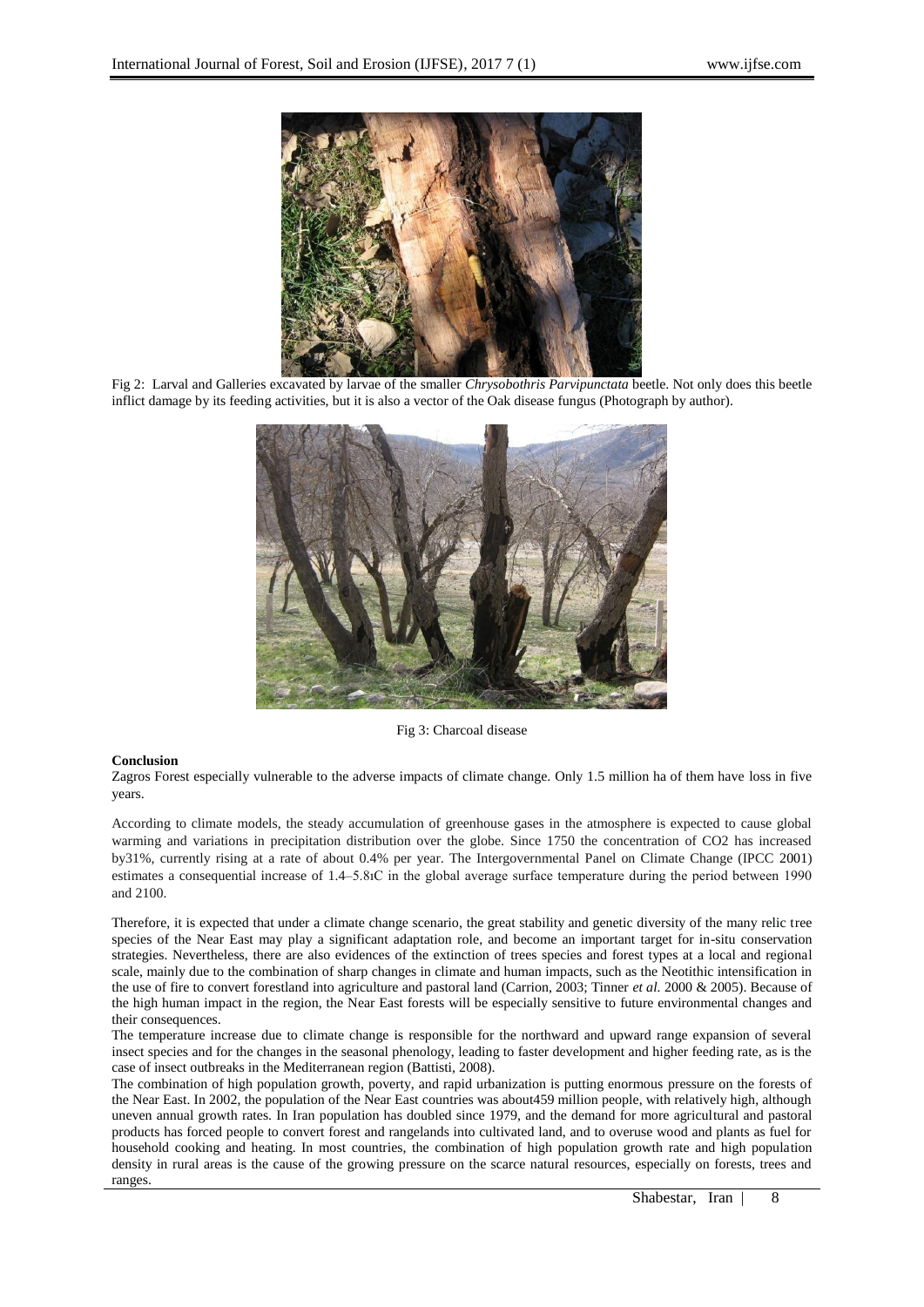Urban development and unsustainable tourism represent an important threat to coastal and mountain forests, and a cause of forest fragmentation and loss, pollution and wildlife disturbance. Rapid urbanization creates new pressures, such as forest fragmentation and clearance in the course of urban expansion, and overcutting in peri-urban areas to supply fuelwood to urban populations. The risk of accidental fires with dramatic environmental and socio-economic consequences is magnified by the fact that the seasonal increase of tourists often coincides with the warmest and driest periods, and by the fragmentation of the forestland caused by the sprawl of holiday resorts and secondary houses.

At formal campsites, cars, caravans, bicycles and campers' feet cause soil compaction, erosion, and alterations to natural drainage and damage to trees. Trampling, for example, results in maceration and removal of leaf litter and a reduction in the depth of organic soil layers. It can also damage or destroy ground flora, further reducing soil porosity. Absence of ground flora exposes the area to erosion, especially since rainfall cannot easily penetrate the compacted soil and the increased runoff will carry away soil loosened by feet and vehicles. Emissions from cars, camping stoves and barbecues may also cause ecological damage.

Rapid population growth in the Middle East and North Africa (MENA) carries serious implications for employment, access to services and the cost of subsidies. MENA since the 1970s has experienced a dramatic rise in population compared to other parts of the developing world. The result has been that the region's population has grown from 127 million in 1970 to 305 million in 2005. Even these figures disguise some remarkable numbers. For example, in the ten years between 1976 and 1986, the population of Iran grew by 50%. Of In a similar vein, a rising population further adds to the growing need for food imports, which has characterised the region since the oil shocks of the 1970s. This has already raised concern regarding security of food supply in the region.

Cultivation in Oak Zagros forest based on two method: Rainfed Mixed Farming System; and Dryland Mixed Farming System. The Pastoral Farming System has also been included because of its relevance to other farming systems across the region. While it is neither demographically important nor offers a significant opportunity for poverty reduction, the role of the system in providing a reservoir of livestock which feed through into other systems - either seasonally or in the form of animals for fattening - makes it important in regional terms. The Irrigated Farming System is found throughout the region.

Soil erosion by wind and water continues be a fundamental problem in the region, often as a consequence of inappropriate cultivation methods and heavy grazing pressure in specific areas. Climatic changes are likely to result in greater extremes of drought conditions, which may well affect the low-rainfall areas more severely than those that currently have moderate rainfall.

The issues related to natural resource management arise partly from the continuing deterioration in quality of both water and soil resources. In addition, non-renewable water resources are under increasing threat from excessive extraction in several areas. In addition, non-renewable water resources are under increasing threat from excessive extraction in several areas.

Priority attention should be given to the following areas: (i) the revival and adaptation of older systems of rational, rotational grazing and land management that involve all stakeholders in planning and monitoring resource changes; (ii) watershedbased (rather than individual farm) soil and water management systems; (iii) the development of sustainable groundwater management systems; (iv) the introduction of realistic and equitable water charges; (v) long-term, sustainable soil and water management techniques for annual and perennial cropping; and (vi) the conservation and development of the unique flora and fauna of the region.

OF Course Iran is a component of country that increase forest area. The FAO Forest Resources Assessment 2000 identified the ten countries with the largest plantation development programmes(as a percentage of the global plantation area) as China, 24%; India, 18%; the Russian Federation, 9%; the United States, 9%; Japan, 6%; Indonesia, 5%; Brazil, 3%; Thailand, 3%; Ukraine, 2% and the Islamic Republic of Iran, 1%. These countries account for 80% of the global forest plantation area (Jeffrey Sayer et al, 2012).

Now, 1.5milion ha of Zagros Forest have lost by fungi and beetle since 2008. Future of its forest is in ambiguity circular.

#### **Reference**

Battisti A (2008). Forests and climate change - lessons from insects. iForest 1: 1-5; online: Feb 28, 2008[. www.sisef.it/iforest/.](http://www.sisef.it/iforest/)

Breda N, Huc R, Granier A, Dreyer E (2006). Temperate forest trees and stands under severe drought: a review of ecophysiological responses. adaptation processes and long-term consequences. Annals of Forest Science 63, 625– responses, adaptation processes and long-term consequences. Annals of Forest Science 63, [http://dx.doi:10.1051/forest:2006042.](http://dx.doi:10.1051/forest:2006042)

Carrion J.S (2003). Sobresaltos en el bosque mediterroneo: incidencia de las perturbaciones observables en una escala paleoecológica. Ecosistemas 2003. [www.aeet.org/ecosistemas/033/revision1.htm.](http://www.aeet.org/ecosistemas/033/revision1.htm)

FAO (1994). Decline and dieback of forests. Forest Service, 210-220.

FAO (2007). State of the World's Forests 2007. Rome: FAO.

IPCC (2001). In: (eds.) Houghton, J.T., Ding, Y., Griggs, D.J., Noguer, M., van der Linden, P.J., Dai, X., Maskell, K., Johnson, C.A. Climate Change: The Scientific Basis. Contribution of Working Group I to the Third Assessment Report of the Intergovernmental Panel on Climate Change. Cambridge University Press, Cambridge/New York, 881 pKirilenko AP, Sedjo RA**.** 2007. Climate change impacts on forestry. PNAS 104, 19697–19702.

Jeffrey Sayer and Stewart McGinnis (2012). Forests in Landscapes. IUCN.